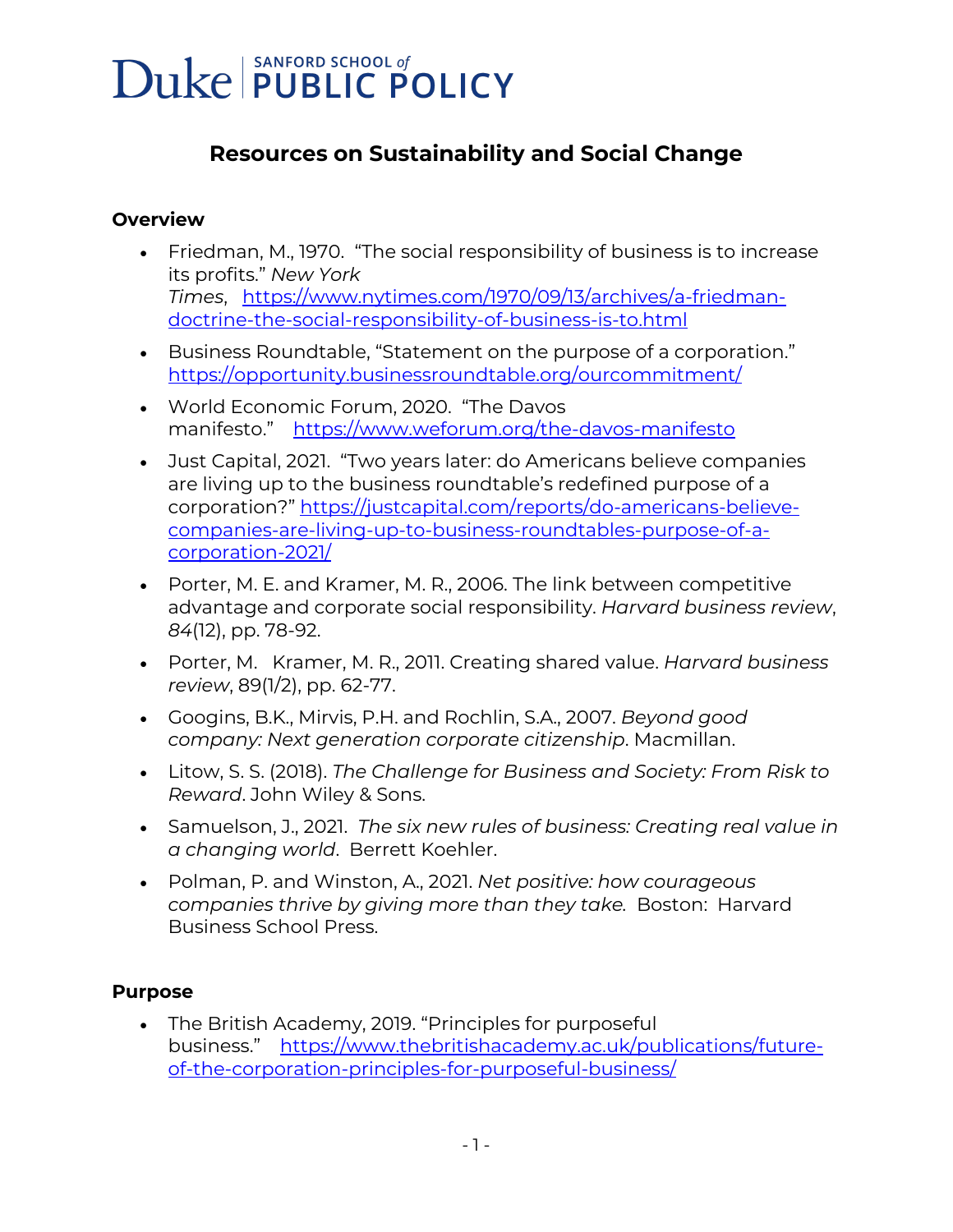- Mayer, C., 2018. *Prosperity: better business makes the greater good*. Oxford University Press.
- Porter Novelli, 2020, "Porter Novelli executive purpose study," [https://www.porternovelli.com/wp](https://urldefense.com/v3/__https:/www.porternovelli.com/wp-content/uploads/2020/09/PN_Executive_Reasearch_Report_9.8.2020.pdf__;!!OToaGQ!_UsKFrWrgv0jUSOeQa4Z0P4o1vsz72ndY7C9c1j1CNqnhjWtwM41JqU_yKWVoiRUDA$)[content/uploads/2020/09/PN\\_Executive\\_Reasearch\\_Report\\_9.8.2020.pd](https://urldefense.com/v3/__https:/www.porternovelli.com/wp-content/uploads/2020/09/PN_Executive_Reasearch_Report_9.8.2020.pdf__;!!OToaGQ!_UsKFrWrgv0jUSOeQa4Z0P4o1vsz72ndY7C9c1j1CNqnhjWtwM41JqU_yKWVoiRUDA$) [f](https://urldefense.com/v3/__https:/www.porternovelli.com/wp-content/uploads/2020/09/PN_Executive_Reasearch_Report_9.8.2020.pdf__;!!OToaGQ!_UsKFrWrgv0jUSOeQa4Z0P4o1vsz72ndY7C9c1j1CNqnhjWtwM41JqU_yKWVoiRUDA$)
- Edmans, A., 2020. *Grow the pie: how great companies deliver both purpose and profit*. Cambridge University Press.
- McKinsey, 2020. "Purpose: shifting from how to why." *McKinsey Quarterly*, [https://www.mckinsey.com/business](https://urldefense.com/v3/__https:/www.mckinsey.com/business-functions/organization/our-insights/purpose-shifting-from-why-to-how__;!!OToaGQ!_UsKFrWrgv0jUSOeQa4Z0P4o1vsz72ndY7C9c1j1CNqnhjWtwM41JqU_yKWADXtxNw$)[functions/organization/our-insights/purpose-shifting-from-why-to-how](https://urldefense.com/v3/__https:/www.mckinsey.com/business-functions/organization/our-insights/purpose-shifting-from-why-to-how__;!!OToaGQ!_UsKFrWrgv0jUSOeQa4Z0P4o1vsz72ndY7C9c1j1CNqnhjWtwM41JqU_yKWADXtxNw$)

#### **Climate**

- Deloitte, 2021. "2021 climate check: business' views on environmental sustainability." [https://www2.deloitte.com/global/en/pages/risk/articles/](https://urldefense.com/v3/__https:/www2.deloitte.com/global/en/pages/risk/articles/2021-climate-check-business-views-on-environmental-sustainability.html__;!!OToaGQ!_UsKFrWrgv0jUSOeQa4Z0P4o1vsz72ndY7C9c1j1CNqnhjWtwM41JqU_yKXBtiF_1A$) [2021-climate-check-business-views-on-environmental](https://urldefense.com/v3/__https:/www2.deloitte.com/global/en/pages/risk/articles/2021-climate-check-business-views-on-environmental-sustainability.html__;!!OToaGQ!_UsKFrWrgv0jUSOeQa4Z0P4o1vsz72ndY7C9c1j1CNqnhjWtwM41JqU_yKXBtiF_1A$)[sustainability.html](https://urldefense.com/v3/__https:/www2.deloitte.com/global/en/pages/risk/articles/2021-climate-check-business-views-on-environmental-sustainability.html__;!!OToaGQ!_UsKFrWrgv0jUSOeQa4Z0P4o1vsz72ndY7C9c1j1CNqnhjWtwM41JqU_yKXBtiF_1A$)
- Elkington, J., 2020. *Green swans: the coming boom in regenerative capitalism*. Greenleaf Book Group.
- Masercola, N., 2021. "Corporate climate pledges proliferate." *Just Capital*. [https://justcapital.com/news/corporate-climate-pledges](https://urldefense.com/v3/__https:/justcapital.com/news/corporate-climate-pledges-proliferate/__;!!OToaGQ!_UsKFrWrgv0jUSOeQa4Z0P4o1vsz72ndY7C9c1j1CNqnhjWtwM41JqU_yKUpki6q0Q$)[proliferate/](https://urldefense.com/v3/__https:/justcapital.com/news/corporate-climate-pledges-proliferate/__;!!OToaGQ!_UsKFrWrgv0jUSOeQa4Z0P4o1vsz72ndY7C9c1j1CNqnhjWtwM41JqU_yKUpki6q0Q$)
- Hawken, P., 1993*. The ecology of commerce: a declaration of sustainability.* HarperCollins.
- Hoffman, A. J., 2018. The next phase of business sustainability. *Stanford Social Innovation Review*, *16*(2), pp. 34-39.
- Hawken, P. (Ed.)., 2017. *Drawdown: The most comprehensive plan ever proposed to reverse global warming*. Penguin.
- Hawken, P., 2021. *Regeneration: ending the climate crisis in one generation.* Penguin.
- Raworth, K., 2017. *Doughnut economics: seven ways to think like a 21stcentury economist*. Chelsea Green Publishing.
- Hollender, J., 2015. Net positive: The future of sustainable business. *Stanford Social Innovation Review.,* [https://ssir.org/articles/entry/net\\_positive\\_the\\_future\\_of\\_sustai](https://urldefense.com/v3/__https:/ssir.org/articles/entry/net_positive_the_future_of_sustainable_business__;!!OToaGQ!_UsKFrWrgv0jUSOeQa4Z0P4o1vsz72ndY7C9c1j1CNqnhjWtwM41JqU_yKXuCwkZkQ$) [nable\\_business](https://urldefense.com/v3/__https:/ssir.org/articles/entry/net_positive_the_future_of_sustainable_business__;!!OToaGQ!_UsKFrWrgv0jUSOeQa4Z0P4o1vsz72ndY7C9c1j1CNqnhjWtwM41JqU_yKXuCwkZkQ$)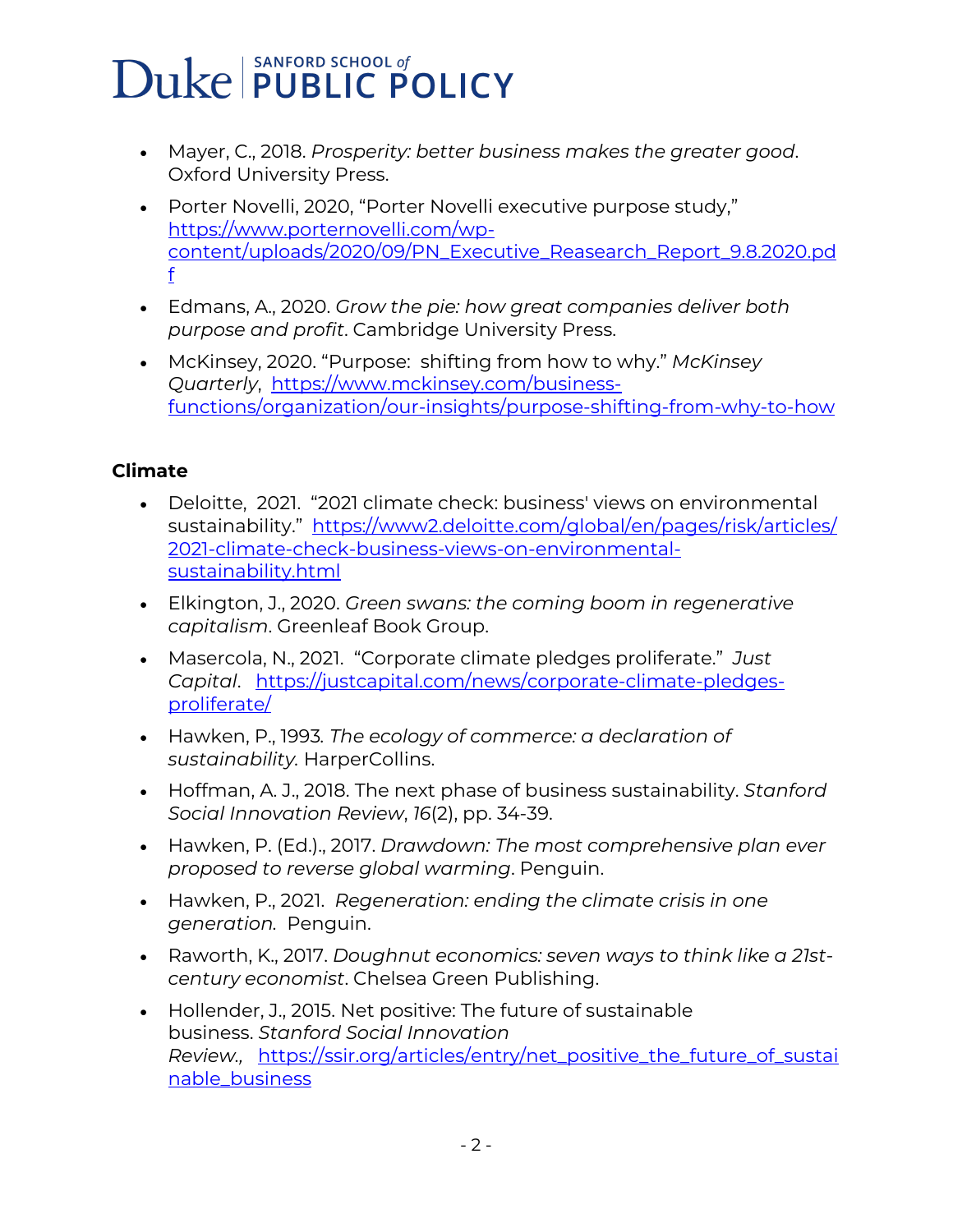• Ehrenfeld, J. R. and Hoffman, A. J., 2013. *Flourishing: A frank conversation about sustainability*. Stanford, CA: Stanford University Press.

#### **Workplace**

- Gallup, 2021. "State of the global workplace: 2021 report." [https://commsweek.ragan.com/wp](https://urldefense.com/v3/__https:/commsweek.ragan.com/wp-content/uploads/2021/07/state-of-the-global-workplace-2021-download.pdf__;!!OToaGQ!_UsKFrWrgv0jUSOeQa4Z0P4o1vsz72ndY7C9c1j1CNqnhjWtwM41JqU_yKXIc1NR5Q$)[content/uploads/2021/07/state-of-the-global-workplace-2021](https://urldefense.com/v3/__https:/commsweek.ragan.com/wp-content/uploads/2021/07/state-of-the-global-workplace-2021-download.pdf__;!!OToaGQ!_UsKFrWrgv0jUSOeQa4Z0P4o1vsz72ndY7C9c1j1CNqnhjWtwM41JqU_yKXIc1NR5Q$) [download.pdf](https://urldefense.com/v3/__https:/commsweek.ragan.com/wp-content/uploads/2021/07/state-of-the-global-workplace-2021-download.pdf__;!!OToaGQ!_UsKFrWrgv0jUSOeQa4Z0P4o1vsz72ndY7C9c1j1CNqnhjWtwM41JqU_yKXIc1NR5Q$)
- Millennial attitudes from Cone, 2016. "2016 millennial employee engagement study Cone Communications." [https://www.conecomm.com/research-blog/2016](https://urldefense.com/v3/__https:/www.conecomm.com/research-blog/2016-millennial-employee-engagement-study__;!!OToaGQ!_UsKFrWrgv0jUSOeQa4Z0P4o1vsz72ndY7C9c1j1CNqnhjWtwM41JqU_yKU9_6-QSQ$) [millennial-employee-engagement-study;](https://urldefense.com/v3/__https:/www.conecomm.com/research-blog/2016-millennial-employee-engagement-study__;!!OToaGQ!_UsKFrWrgv0jUSOeQa4Z0P4o1vsz72ndY7C9c1j1CNqnhjWtwM41JqU_yKU9_6-QSQ$)
- Gen Z attitudes from Porter Novelli/Cone, 2109. "2019 Porter Novelli/Cone Gen Z purpose study." [https://www.conecomm.com/research-blog/cone-gen-z](https://urldefense.com/v3/__https:/www.conecomm.com/research-blog/cone-gen-z-purpose-study__;!!OToaGQ!_UsKFrWrgv0jUSOeQa4Z0P4o1vsz72ndY7C9c1j1CNqnhjWtwM41JqU_yKWMrQxFLQ$)[purpose-study](https://urldefense.com/v3/__https:/www.conecomm.com/research-blog/cone-gen-z-purpose-study__;!!OToaGQ!_UsKFrWrgv0jUSOeQa4Z0P4o1vsz72ndY7C9c1j1CNqnhjWtwM41JqU_yKWMrQxFLQ$)
- Mirvis, P., 2012. Employee engagement and CSR: Transactional, relational, and developmental approaches. *California management review*, *54*(4), pp. 93-117.
- Mirvis, P. and Googins, B., 2018. Engaging employees as social innovators. *California Management Review*, *60*(4), pp.25-50.
- Weber Shandwick, 2019. "Employee activism in the age of purpose: employees (up)rising." [https://www.webershandwick.com/news/employee](https://urldefense.com/v3/__https:/www.webershandwick.com/news/employee-activism-age-of-purpose/__;!!OToaGQ!_UsKFrWrgv0jUSOeQa4Z0P4o1vsz72ndY7C9c1j1CNqnhjWtwM41JqU_yKX83Q_pXg$)[activism-age-of-purpose/](https://urldefense.com/v3/__https:/www.webershandwick.com/news/employee-activism-age-of-purpose/__;!!OToaGQ!_UsKFrWrgv0jUSOeQa4Z0P4o1vsz72ndY7C9c1j1CNqnhjWtwM41JqU_yKX83Q_pXg$)
- Martin, R. L., 2020. *When more is not better: overcoming America's obsession with economic efficiency*. Harvard Business Press.
- Pfeffer, J., 2018. *Dying for a paycheck: why the American way of business is injurious to people and companies*. HarperCollins Publishers;

#### **Brands**

• Edelman, 2020. "Trust barometer special report: brand trust in 2020." [https://www.edelman.com/research/brand-trust-2020](https://urldefense.com/v3/__https:/www.edelman.com/research/brand-trust-2020__;!!OToaGQ!_UsKFrWrgv0jUSOeQa4Z0P4o1vsz72ndY7C9c1j1CNqnhjWtwM41JqU_yKU6xLUP7A$)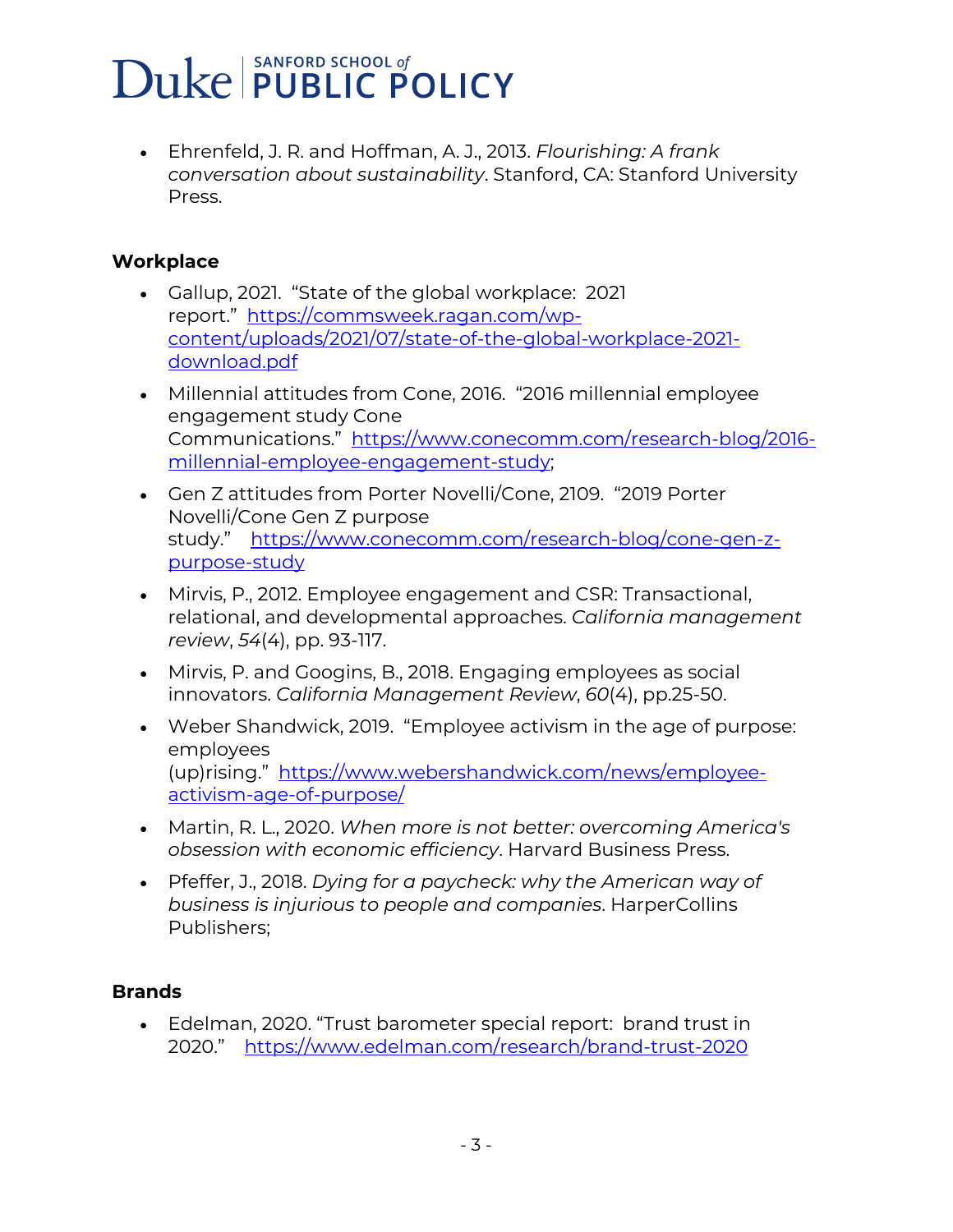• Accenture, 2018. "From me to we: the rise of the purpose-led brand." [https://www.accenture.com/us-en/insights/strategy/brand](https://urldefense.com/v3/__https:/www.accenture.com/us-en/insights/strategy/brand-purpose__;!!OToaGQ!_UsKFrWrgv0jUSOeQa4Z0P4o1vsz72ndY7C9c1j1CNqnhjWtwM41JqU_yKVs8R6cwQ$)[purpose](https://urldefense.com/v3/__https:/www.accenture.com/us-en/insights/strategy/brand-purpose__;!!OToaGQ!_UsKFrWrgv0jUSOeQa4Z0P4o1vsz72ndY7C9c1j1CNqnhjWtwM41JqU_yKVs8R6cwQ$)

#### **Stakeholders**

• Browne, J., Nuttall, R., and Stadlen, T., 2015. *Connect: how companies succeed by engaging radically with society*. Public Affairs.

#### **Equity**

- Piketty, T., 2014. *Capital in the twenty-first century*. The Belknap Press of Harvard University Press;
- Partington, R., 2019. "Inequality: is it rising, and can we reverse it?" *The Guardian* [https://www.theguardian.com/news/2019/sep/09/inequality](https://urldefense.com/v3/__https:/www.theguardian.com/news/2019/sep/09/inequality-is-it-rising-and-can-we-reverse-it__;!!OToaGQ!_UsKFrWrgv0jUSOeQa4Z0P4o1vsz72ndY7C9c1j1CNqnhjWtwM41JqU_yKUdYN31QQ$)[is-it-rising-and-can-we-reverse-it](https://urldefense.com/v3/__https:/www.theguardian.com/news/2019/sep/09/inequality-is-it-rising-and-can-we-reverse-it__;!!OToaGQ!_UsKFrWrgv0jUSOeQa4Z0P4o1vsz72ndY7C9c1j1CNqnhjWtwM41JqU_yKUdYN31QQ$)
- Oxfam International, 2021. "Not in this together." [https://policy](https://urldefense.com/v3/__https:/policy-practice.oxfam.org/resources/not-in-this-together-how-supermarkets-became-pandemic-winners-while-women-worke-621194/__;!!OToaGQ!_UsKFrWrgv0jUSOeQa4Z0P4o1vsz72ndY7C9c1j1CNqnhjWtwM41JqU_yKWO4Xk5Fg$)[practice.oxfam.org/resources/not-in-this-together-how-supermarkets](https://urldefense.com/v3/__https:/policy-practice.oxfam.org/resources/not-in-this-together-how-supermarkets-became-pandemic-winners-while-women-worke-621194/__;!!OToaGQ!_UsKFrWrgv0jUSOeQa4Z0P4o1vsz72ndY7C9c1j1CNqnhjWtwM41JqU_yKWO4Xk5Fg$)[became-pandemic-winners-while-women-worke-621194/](https://urldefense.com/v3/__https:/policy-practice.oxfam.org/resources/not-in-this-together-how-supermarkets-became-pandemic-winners-while-women-worke-621194/__;!!OToaGQ!_UsKFrWrgv0jUSOeQa4Z0P4o1vsz72ndY7C9c1j1CNqnhjWtwM41JqU_yKWO4Xk5Fg$)
- Economics of Mutuality, 2020. "Bruno Roche interview: Cheung Kong Graduate School of Business." [https://eom.org/content-hub](https://urldefense.com/v3/__https:/eom.org/content-hub-blog/bruno-roche-interview-cheung-kong-graduate-school-of-business__;!!OToaGQ!_UsKFrWrgv0jUSOeQa4Z0P4o1vsz72ndY7C9c1j1CNqnhjWtwM41JqU_yKXbcPOuaw$)[blog/bruno-roche-interview-cheung-kong-graduate-school-of-business](https://urldefense.com/v3/__https:/eom.org/content-hub-blog/bruno-roche-interview-cheung-kong-graduate-school-of-business__;!!OToaGQ!_UsKFrWrgv0jUSOeQa4Z0P4o1vsz72ndY7C9c1j1CNqnhjWtwM41JqU_yKXbcPOuaw$)
- Mayer, C. and Roche, B. (Eds.), 2021. *Putting purpose into practice: the economics of mutuality*. Oxford University Press.
- Felber, C., 2019. *Change everything: creating an economy for the common good*. Zed Books Ltd..
- Ton, Z., 2014. *The good jobs strategy: How the smartest companies invest in employees to lower costs and boost profits*. Houghton Mifflin Harcourt.
- Hopp, W., 2016. "How corporate America can curb income inequality and make more money too." The Conversation. [https://theconversation.com/how-corporate-america](https://urldefense.com/v3/__https:/theconversation.com/how-corporate-america-can-curb-income-inequality-and-make-more-money-too-62339__;!!OToaGQ!_UsKFrWrgv0jUSOeQa4Z0P4o1vsz72ndY7C9c1j1CNqnhjWtwM41JqU_yKWwuTdWEQ$)[can-curb-income-inequality-and-make-more-money-too-62339](https://urldefense.com/v3/__https:/theconversation.com/how-corporate-america-can-curb-income-inequality-and-make-more-money-too-62339__;!!OToaGQ!_UsKFrWrgv0jUSOeQa4Z0P4o1vsz72ndY7C9c1j1CNqnhjWtwM41JqU_yKWwuTdWEQ$)

#### **D&I**

• Twaronite, K., 2019. "Five findings on the importance of belonging." EY. [https://www.ey.com/en\\_us/diversity-inclusiveness/ey-belonging](https://urldefense.com/v3/__https:/www.ey.com/en_us/diversity-inclusiveness/ey-belonging-barometer-workplace-study__;!!OToaGQ!_UsKFrWrgv0jUSOeQa4Z0P4o1vsz72ndY7C9c1j1CNqnhjWtwM41JqU_yKVGm481Xg$)[barometer-workplace-study](https://urldefense.com/v3/__https:/www.ey.com/en_us/diversity-inclusiveness/ey-belonging-barometer-workplace-study__;!!OToaGQ!_UsKFrWrgv0jUSOeQa4Z0P4o1vsz72ndY7C9c1j1CNqnhjWtwM41JqU_yKVGm481Xg$)